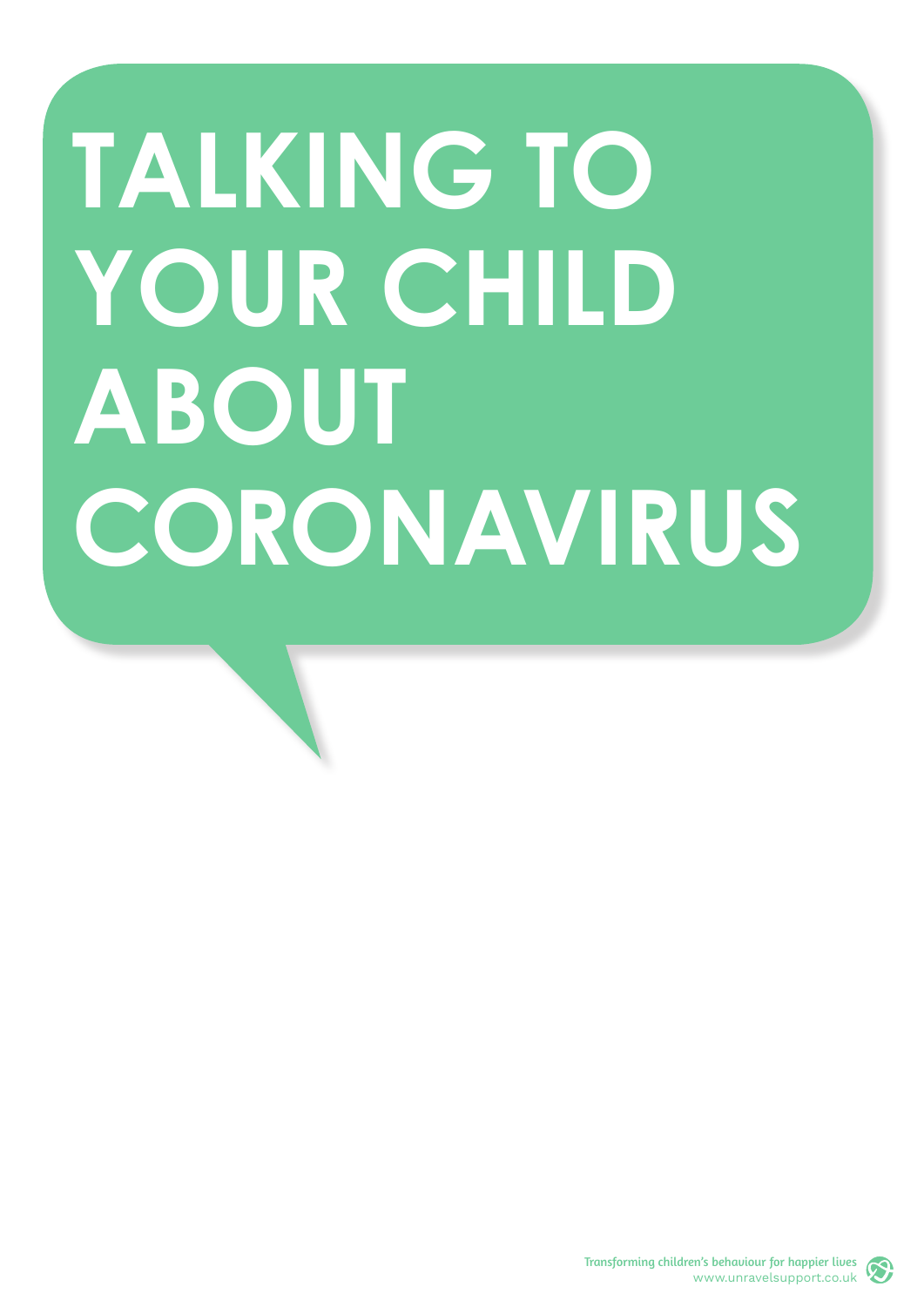## Dear parent/carer

Recently we have seen a huge shift in the pace at which we address the coronavirus issue. As adults, I think we will all agree that this feels almost surreal in what we are experiencing, as if we have become extras in a film we are watching!

It can sometimes feel like we are bombarded with constant negative news wherever we look or listen. Much of the same news is also overplayed on every different media platform possible too: TV, radio, newspapers, internet and social media. So how might our children be feeling about this and how can we support them as best as possible at this time?

For children, this information can be subliminally sinking into their subconscious minds over time and begin to activate more intense feelings of worry, anxiety and distress. We will have all noticed the worries that our children communicate and often wondered where they may have come from. The things children feel mirror the situations they experience and news stories they are hearing, which impact on their emotional brain to trigger feelings of distress.

Never underestimate the power of what children hear. We can't change the impact coronavirus is having on us all, or some of the distressing things that happen in the world. Our job as parents and carers is to protect our children's innocence for as long as possible and help their minds develop without unnecessary stress and upset. So, rather than ease the situation over time through lots of reassurance, challenging worries and reminding our children it is our job to keep them safe, let's do the right things now as suggested in the top tips we are offering, to prevent future emotional upset.

We are going to do our absolute best to be there for you as much as we can over this difficult time we are all facing together.

Stay safe all of you and remember the little steps that we all do now will help us beat this so that we can return to normality as quickly as possible.

The Unravel Team



Supporting you on behalf of your child's school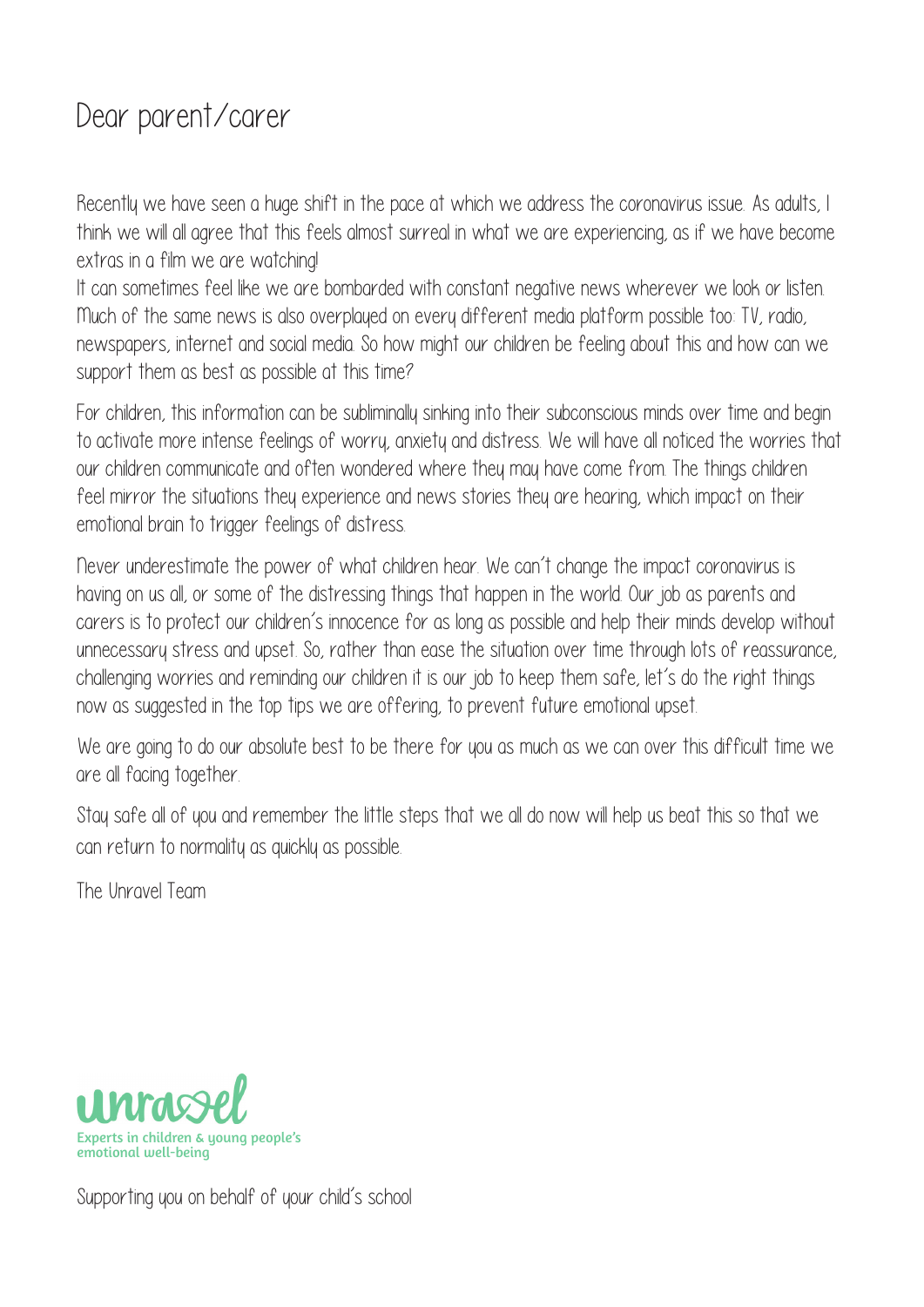- $\bullet$ Listen to your child and allow them to express their fears and concerns about coronavirus
- Speak calmly. Let them know it's okay to feel anxious
- $\bullet$ Be aware that your child may want more close contact with you at this time and feel anxious about separation. Try to provide this support whenever possible
- Answers questions to the best of your ability but try and keep to facts rather than opinions
- It's okay to say 'I don't know'. Reassure your child that when you find out the answer, you will let them know
- Reassure your child that it is unlikely they will get seriously ill, and if they do you feel ill you will look after them

Have discussions which are age-appropriate

**Don't offer more detail than your child is interested in.** When your children ask questions, answer them. However, it is important that we don't overwhelm them by giving them too much information. A good test is to ask them what they know already and then give them just a little bit more information than they already have. This will satisfy their curiosity and longing for facts, but within their correct zone of understanding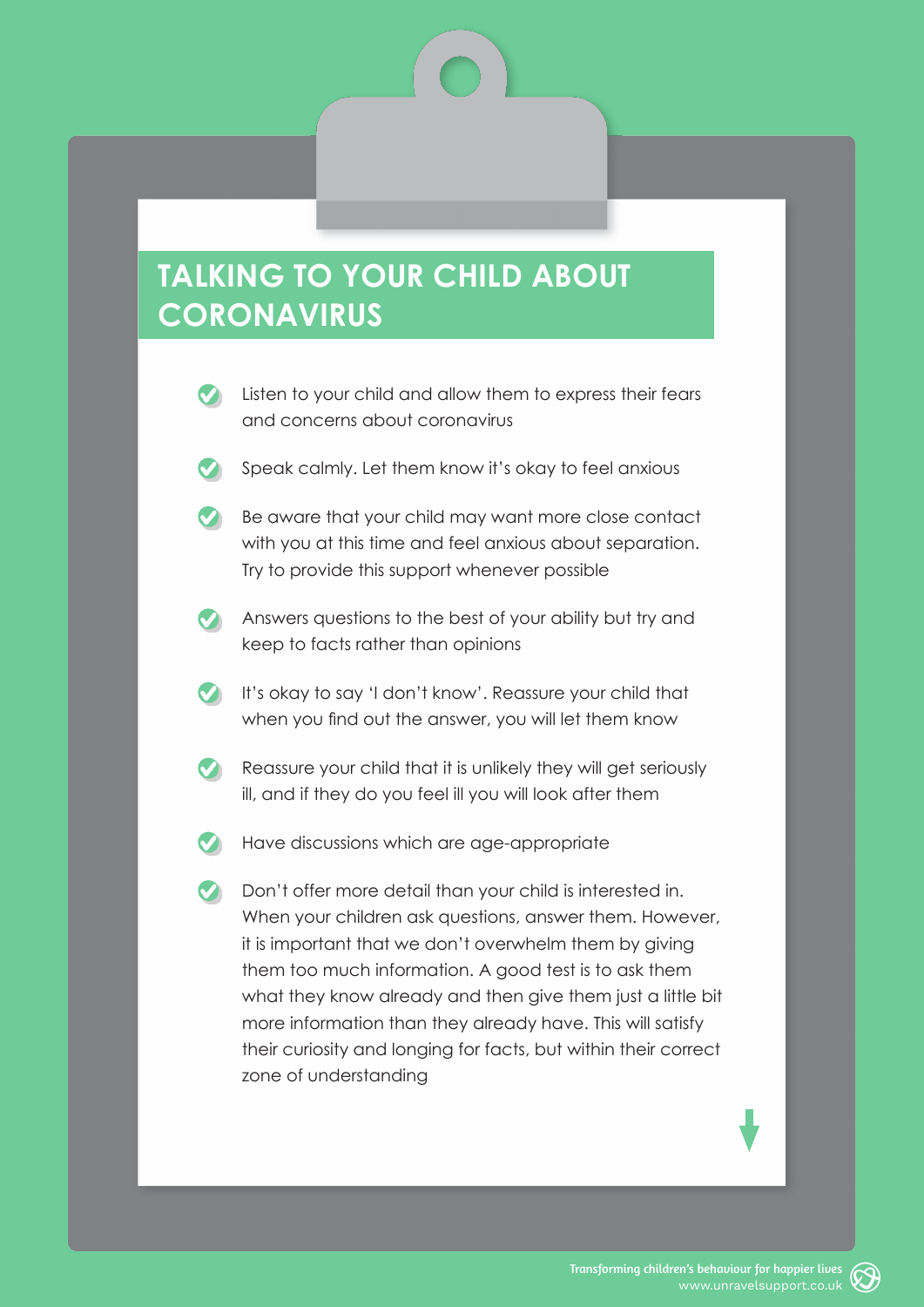- Younger children are likely to be more clingy. Older children could appear more distant. Understand that this is their way of coping. They do not mean to be difficult
- Stay as calm as possible around your child even if you don't feel calm yourself. Children look to parents to gauge how worried they should be.
- Be open about why plans have to change. Accept and allow your child's disappointment if they feel they are missing out
- Children and teenagers often worry more about family and friends than themselves
- Older children may be concerned about what to do if you were to become ill, especially if you are a singleparent family and they have younger siblings to look after. Talk to them about who they can turn to if this was to happen
- If they are worried about catching coronavirus, encourage them to follow the recommended safety precautions
- Be a role model and display behaviour you want to see (washing hands frequently, getting good sleep, staying calm and positive)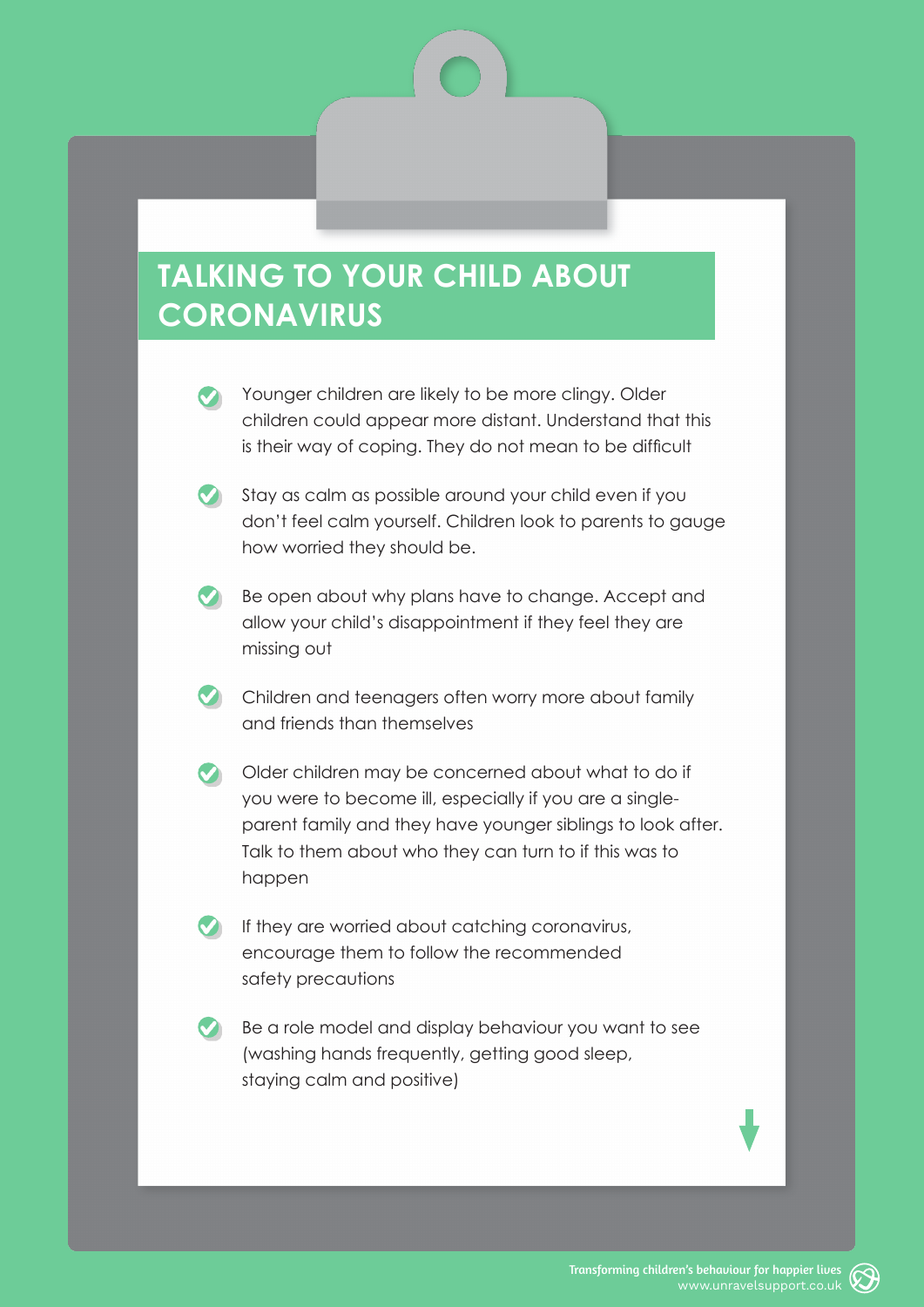- **V** Limit their exposure to the media coverage of coronavirus whilst allowing them to stay informed. Try to steer them towards factual information from reliable sources rather than rumours, opinions and hearsay
- **Try not to let events around coronavirus dominate your** discussions. Talk about other more positive subjects.
- When tragic events happen, remind children that these are still rare events
- Remind children of all the wonderful things that happen in the world that the news always doesn't report. Many people are recovering from coronavirus and genuine acts of kindness are being activated to unite us at a time when separation is being asked of us
- Reinforce all the brilliant professions and services that work so hard to keep us safe and look after us if we do get ill
- Go above and beyond with your role as caring and protective parents/carers so that your children feel as secure as possible within their changing world at this time
- Use this situation to educate children on the important habits we all need to be practising. A generation of children who learn to wash their hands properly will not only protect us from the coronavirus spread today, but also other illnesses that will spread easily amongst children when they are back in the playground